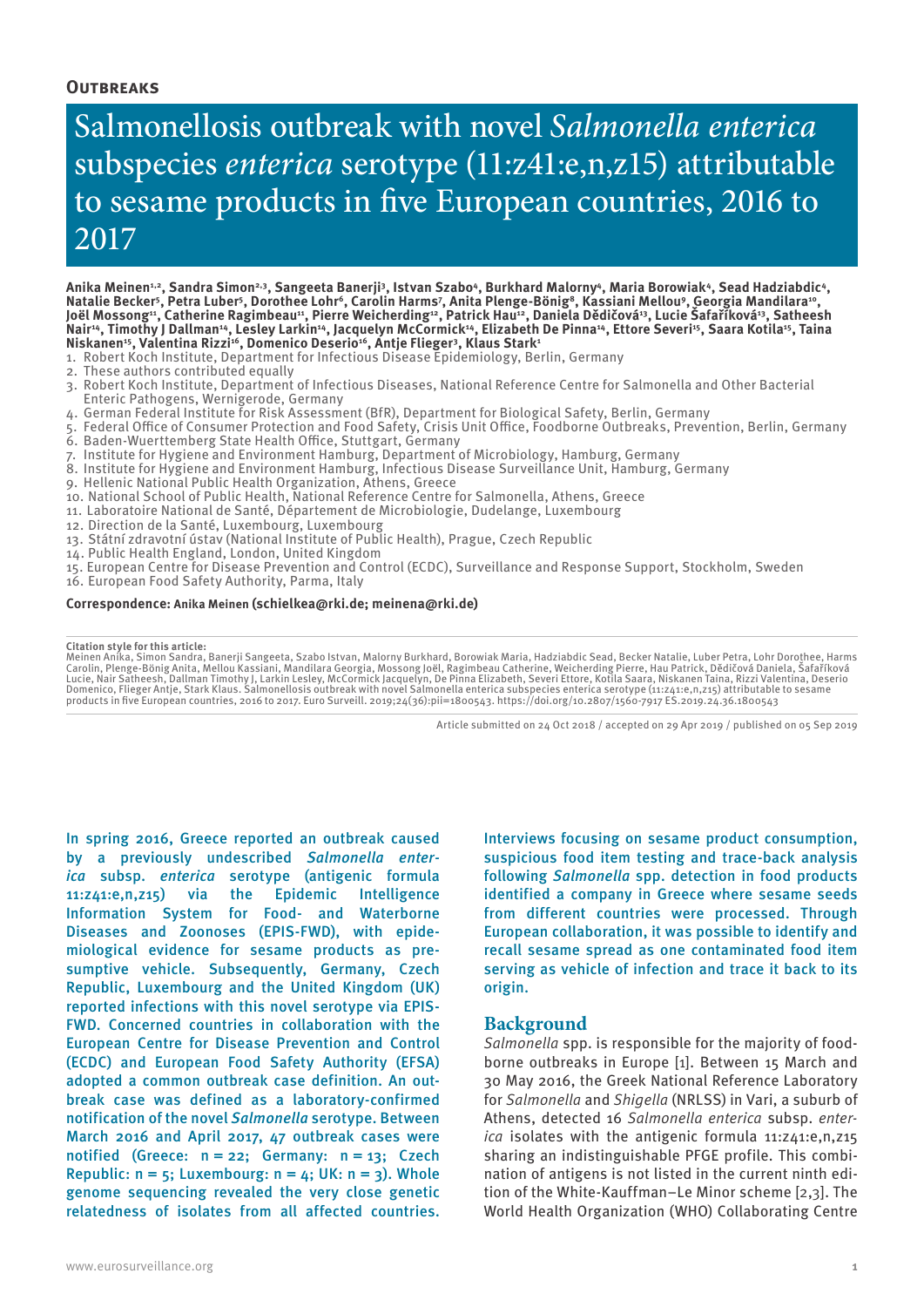#### **Table 1**

Description of salmonellosis outbreak cases with novel *Salmonella enterica* subspecies *enterica* serotype (11:z41:e,n,z15), five European countries, 1 March 2016–30 April 2017 (n =  $47$ )<sup>a</sup>

| Country        | Number of cases during<br>the outbreak period | Number of<br>female cases | Median age<br>(years) | Age range<br>(years) | Number of asymptomatic cases/<br>cases with information on symptoms<br>available |  |
|----------------|-----------------------------------------------|---------------------------|-----------------------|----------------------|----------------------------------------------------------------------------------|--|
| Greece         | 22                                            | 8                         | 3                     | $0 - 62$             | 1/19                                                                             |  |
| Germany        | 13                                            | 9                         | 30                    | $2 - 75$             | 1/11                                                                             |  |
| Czech Republic | 5                                             | 3                         | 3                     | $0 - 41$             | <b>NA</b>                                                                        |  |
| Luxembourg     | 4                                             | 3                         | 51                    | $31 - 59$            | 3/4                                                                              |  |
| United Kingdom | 3                                             | 3                         | 61                    | $6 - 70$             | <b>NA</b>                                                                        |  |
| Total          | 47                                            | 26                        | 8                     | $0 - 75$             | 5/34                                                                             |  |

NA: no information available.

a In the aftermath of the outbreak investigation, seven additional infections with the novel serotype were notified between 1 May and 30 September 2017 (France: n = 2; Greece: n = 2; Germany: n = 1; Luxembourg: n = 1; Serbia: n = 1).

for Reference and Research on *Salmonella* at Institut Pasteur in Paris, France, confirmed the antigenic profile 11:z41:e,n,z15 as a novel *Salmonella* serotype [4]. The proposed name of the novel serotype is *Salmonella* Vari.

Initial epidemiological investigations did not reveal any apparent link between the cases [4]. First cases had disease onset in March 2016, around the beginning of the Lent season of Orthodox Easter when various sesame products are traditionally served. Results of a case–case study provided evidence for tahini, a paste made from hulled, ground and toasted sesame seeds, being the most probable vehicle of infection in Greece. However, it was not possible to identify a single product trademark or a single place of purchase of the tahini. No food isolate had been recovered for testing.

## **Multi-country outbreak detection**

An urgent inquiry (UI-358) was launched by Greece in the European Centre for Disease Prevention and Control (ECDC)'s Epidemic Intelligence Information System for Food- and Waterborne Diseases and Zoonoses (EPIS-FWD) [5] on 10 May 2016 to ask if other countries also detected this novel serotype. Between May 2016 and April 2017, Germany, Czech Republic, Luxembourg and the United Kingdom (UK) also reported salmonellosis cases infected with the novel serotype through EPIS-FWD. ECDC called for a multi-country investigation and formed an outbreak investigation team comprised of experts from public health institutes at national and European levels. National- and European-level food safety agencies were also involved in the outbreak investigation.

Here we describe how the outbreak investigation was conducted and what it unveiled. We also address what control measures were put in place in response to the outbreak.

# **Methods**

# **Epidemiological investigation and sampling of food samples**

#### **Case definition**

The multi-country outbreak investigation team decided on a common outbreak case definition. Outbreak cases were defined as laboratory-confirmed notifications of *Salmonella enterica* subspecies *enterica* with the antigenic formula 11:z41:e,n,z15 (or corresponding in silico serotype/multilocus sequence type retrieved from whole genome sequencing (WGS) data) between 1 March 2016 and 30 April 2017.

Cases were interviewed using national questionnaires. The questionnaires included questions on travel to Greece or visits from relatives or friends from Greece, and sesame consumption in the week before disease onset.

## **Food samples**

Sesame products mentioned in more than one interview were, when available from cases' households, sampled by the responsible food and veterinary authorities and analysed for *Salmonella*. Additionally, official control samples from the retail shops where the cases had bought these products were taken and analysed in official control laboratories. As part of the outbreak investigation, staff from the German Federal Institute for Risk Assessment (BfR) and the Robert Koch Institute (RKI), both in Berlin, Germany, purchased food items of the same type from a German online shop or in retail shops in Berlin without direct connection to the cases. These unofficial samples were directly sent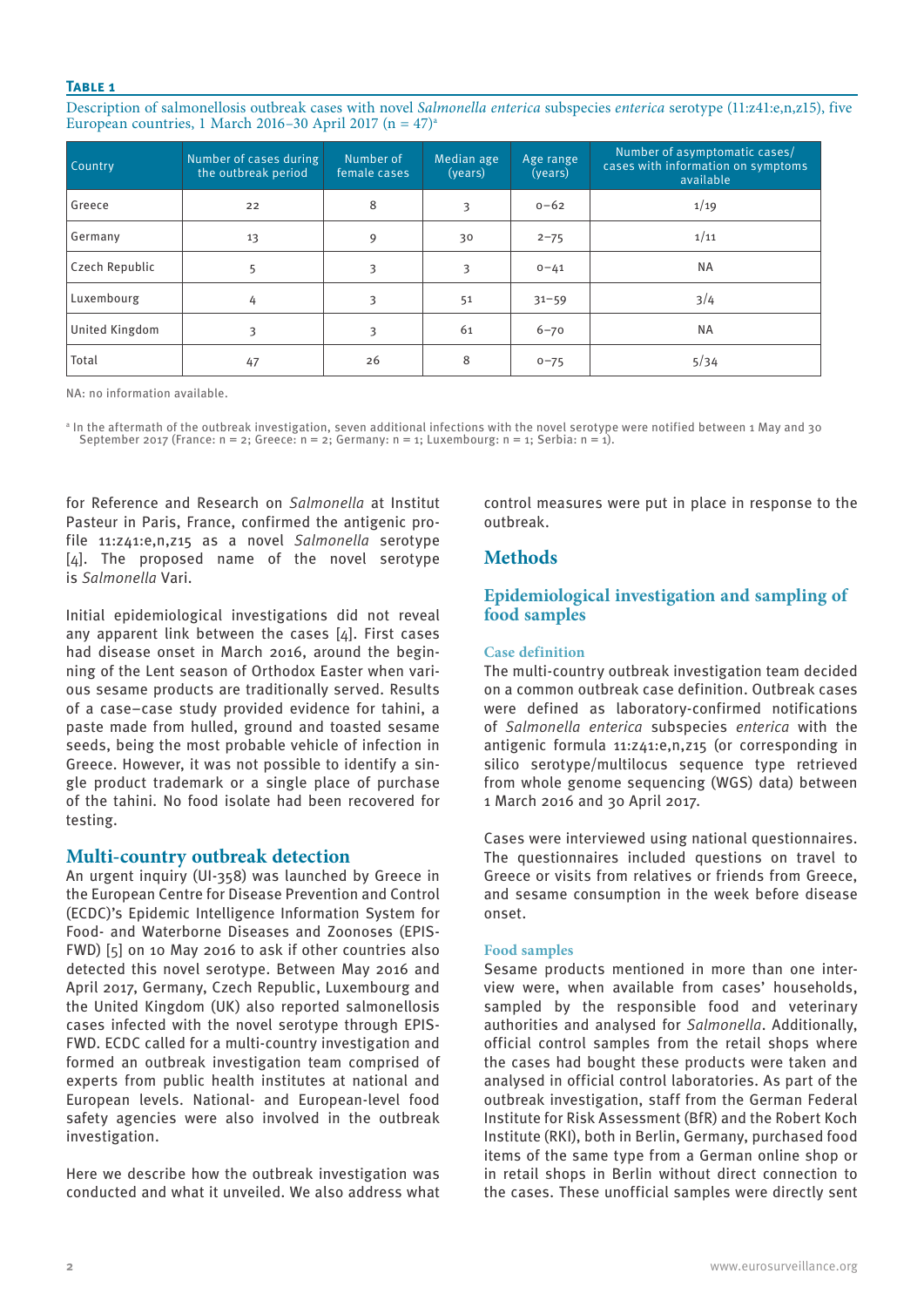#### **Table 2**

Overview of food specimens that tested positive for the novel *Salmonella enterica* subsp. *enterica* serotype (11:z41:e,n,z15), Germany, Luxembourg and the United Kingdom, 21 March 2016–4 May 2017

| <b>Number</b>  | Country           | Product                                    | <b>Sampling</b><br>location       | Sampling date                                                      | Packaging                                                         | Origin of<br>seeds | <b>RASFF</b>                                                                              | Date serotype<br>information available<br>to multi-country<br>outbreak investigation<br>team |
|----------------|-------------------|--------------------------------------------|-----------------------------------|--------------------------------------------------------------------|-------------------------------------------------------------------|--------------------|-------------------------------------------------------------------------------------------|----------------------------------------------------------------------------------------------|
| $\mathbf{1}$   | Germany           | Sesame<br>seeds <sup>a</sup>               | Company's<br>own routine<br>check | 19 October<br>2016                                                 | 540 bags of<br>sesame seeds<br>$\left($ each bag =<br>$22.68$ kg) | Nigeria            | <b>RASFF</b><br>2017.0221                                                                 | 14 December 2016                                                                             |
| $\overline{2}$ | Germany           | Sesame<br>spreadb                          | Household of<br>case              | 21 March 2017                                                      | Sealed jar                                                        | Sudan              | <b>RASFF</b><br>2017.0408                                                                 | 5 April 2017                                                                                 |
| 3              | Germany           | Sesame<br>spreadb                          | Retail shop <sup>c</sup>          | 21 March 2017                                                      | Sealed jar                                                        | Sudan              | <b>RASFF</b><br>2017.0408                                                                 | 5 April 2017                                                                                 |
| 4              | Germany           | Sesame<br>spread <sup>a,b</sup>            | Online shop                       | 24 March 2017                                                      | Sealed jar                                                        | Sudan              | Not mentioned                                                                             | 29 March 2017                                                                                |
| 5              | Germany           | Sesame<br>spreadb                          | Online shop                       | 24 March 2017                                                      | Sealed jar                                                        | Sudan              | Not mentioned                                                                             | 29 March 2017                                                                                |
| 6              | Germany           | Sesame<br>spreadb                          | Online shop                       | 24 March 2017                                                      | Sealed jar                                                        | Sudan              | Not mentioned                                                                             | 29 March 2017                                                                                |
| $\overline{7}$ | Germany           | Sesame<br>spreadb                          | Retail shop<br>(Berlin)           | 22 March 2017                                                      | Sealed jar                                                        | Sudan              | Not mentioned                                                                             | <b>NA</b>                                                                                    |
| 8              | Germany           | Sesame<br>spreadb                          | Retail shop<br>(Berlin)           | 23 March 2017                                                      | Sealed jar                                                        | Sudan              | Not mentioned                                                                             | <b>NA</b>                                                                                    |
| 9              | Germany           | Sesame<br>spreadb                          | Household of<br>case              | 4 May 2017                                                         | Opened jar                                                        | Sudan              | Not mentioned                                                                             | 17 May 2017                                                                                  |
| 10             | Luxembourg        | Sesame<br>spread <sup>a,b</sup>            | Retail shop                       | 3 May 2017                                                         | Sealed jar                                                        | Sudan              | Not mentioned                                                                             | 24 April 2017                                                                                |
| 11             | United<br>Kingdom | Sushi<br>containing<br>sesame <sup>a</sup> | Company's<br>own check            | Isolate<br>received at<br>Reference<br>Laboratory 21<br>March 2016 | Unknown                                                           | Unknown            | None - further<br>testing did<br>not confirm<br>Salmonella<br>contamination<br>of product | 3 April 2017                                                                                 |

NA: no information available; RASFF: Rapid Alert System for Food and Feed.

a Included in whole genome sequencing (WGS) analysis.

b All from the same lot.

 $\cdot$  Reference sample for Number 2. Sample was purchased from the same retail shop that Number 2 purchased the product from.

to the National Reference Laboratory (NRL) at BfR and analysed for *Salmonella*.

Detection of the novel Salmonella serotype in food taken as part of companies' own routine checks (samples taken by the food business operator to ensure compliance with food safety requirements) or official routine control samples was communicated among the outbreak team.

## **Microbiology and whole genome sequencing analysis**

All *Salmonella enterica* subspecies *enterica* serotype 11:z41:e,n,z15 human isolates from Greece, Germany, Czech Republic, Luxembourg and the UK underwent phenotypic serotyping by slide agglutination [2,3]. The serotype of the UK isolates was also confirmed by in silico serotyping based on WGS data with SeqSero version 1 [6]. Since this particular antigenic formula had not been listed in the White-Kauffman-Le Minor scheme, one respective strain from Greece was sent to the WHO Collaborating Centre for Reference and Research on *Salmonella* at Institut Pasteur for confirmation.

The food items sampled in Germany were tested for *Salmonella* spp. according to ISO 6579:2002/Amd 1:2007 [7]. For the enumeration of *Salmonella* in the food samples, the direct plating method was performed by spread plating 0.1 ml and 1 ml of each sample from the 1:10 dilution in triplicates onto XLD agar plates, respectively.

ECDC initiated WGS for isolates from Greece, Germany, Czech Republic and Luxembourg to assess their relationship. Public Health England (PHE) performed WGS of the UK strains. Paired-end, short-read sequencing via MiSeq or HiSeq (Illumina, San Diego, California, United States) was performed either by a commercial provider that was coordinated and funded by ECDC, or by the public health institutes of the countries themselves.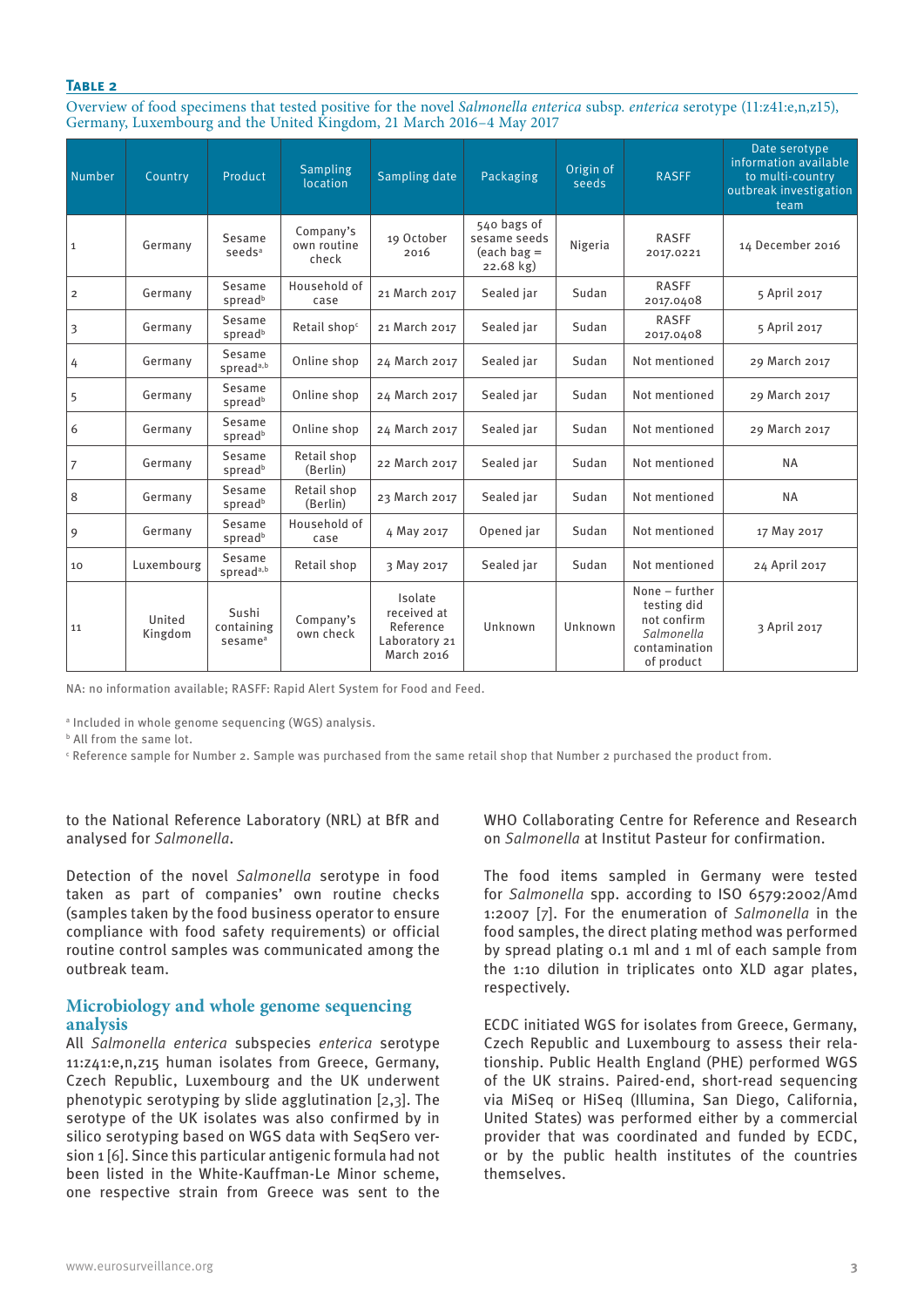The National Reference Centre for Salmonella and Other Bacterial Enteric Pathogens at RKI conducted the multi-country sequence analysis. Raw reads (Germany) or assembled genomes (Luxembourg) were provided by the individual partners or by ECDC (Greece and Czech Republic). Raw reads from the UK strains were downloaded from the Sequence Read Archive (SRA), respectively. The seven-locus multilocus sequence typing (MLST) based on whole genome data according to the scheme of Achtman et al. [8], as well as geneby-gene comparison, were conducted using Ridom SeqSphere<sup>+</sup> version 5.1.0 (2018-06) [9]. Sequence data were processed using the programme's default settings for quality control and allele calling. Raw reads were de novo assembled by the implemented assembly algorithm (Velvet version 1.1.04). The applied ad hoc core genome (cg)MLST scheme for *Salmonella enterica* established at RKI comprises 2,143 core genome loci [10]. Genomes of 24 human isolates from Greece, Germany, Czech Republic, Luxembourg and the UK, as well as sequences from four food isolates from Germany, Luxembourg and the UK were analysed with this scheme. For cgMLST analysis, a minimum of 95% good targets was required. Sequence reads from German and UK isolates, both from humans and food, are available under the European Nucleotide Archive (ENA)/National Center for Biotechnology Information (NCBI) accession numbers PRJEB27505 (ERS2589577– ERS2589590) and PRJNA248792 (SRR5413117– SRR5413122), respectively. Sequence data from the Luxembourgish human strains and from one exemplary human strain from Greece are available on Enterobase  $[11]$ .

## **Trace-back investigations**

When *Salmonella* spp. was detected in food, trace-back investigations were initiated. Information about the implicated food sources reported via the Rapid Alert System for Food and Feed (RASFF) was used by the European Food Safety Authority (EFSA) to perform the food traceability investigation at the European Union (EU) level. Companies identified by trace-back analysis were visited by the respective competent authorities who assessed production procedures and hygiene.

# **Results**

## **Epidemiological investigation**

Applying the joint outbreak case definition, 47 outbreak cases were notified between 1 March 2016 and 30 April 2017 (Greece: n = 22; Germany: n = 13; Czech Republic:  $n = 5$ ; Luxembourg:  $n = 4$ ; UK  $n = 3$ ) (Table 1). Five of 34 cases with clinical information available were asymptomatic. Of 26 cases with information available on hospitalisation, 12 were hospitalised [12].

Based on the findings of the investigations in Greece, interviews in Germany and Luxembourg focused on the consumption of sesame products. In Germany, nine of 13 cases were exposed within the country. Of the nine, five agreed to detailed interviews conducted by RKI between February and May 2017. In Luxembourg, all four cases were interviewed. In total, seven of nine interviewed patients  $(5/5)$  from Germany;  $2/4$  from Luxembourg) reported consuming a particular brand of sweet sesame spread.

In the aftermath of the outbreak investigation, seven additional infections with the novel serotype were notified between 1 May and 30 September 2017 (France: n  $= 2$ ; Greece:  $n = 2$ ; Germany:  $n = 1$ ; Luxembourg:  $n = 1$ ; Serbia:  $n = 1$ ).

#### **Food testing**

In March 2016, sushi containing sesame seeds tested positive for *Salmonella enterica* subspecies *enterica* serotype 11:z41:e,n,z15 (which was at that time, designated as '*Salmonella* unnamed') via a company's own check at a private testing laboratory in the UK, but follow-up testing did not identify *Salmonella* in the constituent ingredients (Table 2). This finding was communicated in response to the Early Warning Response System (EWRS) notification on the publication of the ECDC Rapid Risk Assessment in March 2017 [12].

In December 2016, one delivery of sesame seeds from Greece to Germany tested positive for *Salmonella enterica* serotype 11:z41:e,n,z15 during a company's own routine check in Germany. The company routinely examines every new batch of sesame seeds delivered to their facilities before using them in food production. The whole contaminated batch was sent back to the distributing company in Greece. The findings were communicated via RASFF 2017.0221 [13]. The *Salmonella* isolate was sent for serotyping to the Institute for Hygiene and Environment in Hamburg and from there, the results were forwarded to RKI.

Official samples were taken in households of two German cases: one was taken in March 2017 from the household of a school aged child and one in May 2017 from a person in their 60s. One of these two jars was still sealed. A reference sample was taken from the retail shop where the jar was purchased from.

Another three jars were ordered online by BfR and an additional two jars were bought at retail shops in Berlin by RKI.

In total, eight jars of the sesame spread were collected in Germany. In Luxembourg, one jar was bought from a retail shop. All nine jars were from the same lot, the only one on the market at that time, and *Salmonella enterica* subsp. *enterica* serotype (antigenic formula 11:z41:e,n,z15) could be recovered from each of them. Of the eight sealed jars, three were used to quantify *Salmonella* spp.. The number of *Salmonella* spp. determined by direct plating ranged from 77 to 160 colony forming units (cfu)/g sesame spread in three unopened jars. Results were communicated via RASFF 2017.0408 [14].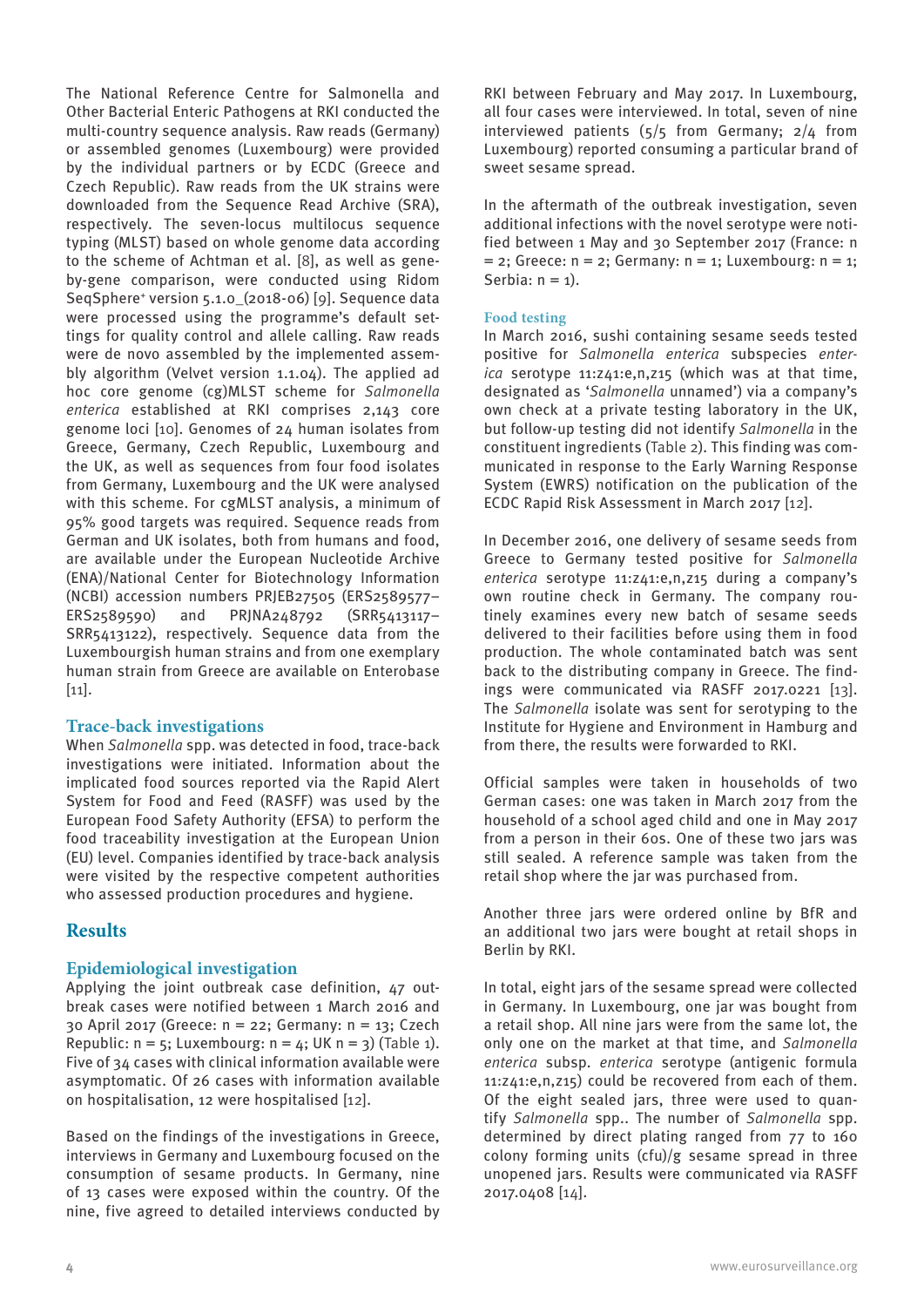#### **Figure 1**

Minimum spanning tree showing genetic relatedness within the novel *Salmonella enterica* subsp. *enterica* serotype (11:z41:e,n,z15), five European countries, 1 March 2016–30 April 2017



a Sesame spread, sesame seeds and sushi containing sesame.

#### **Microbiology and whole genome sequencing analysis**

Whole genome sequences from 24 human isolates (Germany:  $n = 12$ ; Czech Republic:  $n = 3$ ; Greece:  $n =$  $3$ ; Luxembourg:  $n = 3$ ; UK:  $n = 3$ ) and four food isolates (sesame spread: n =2; sesame seeds: n =1; sushi: n =1) were analysed. The average per-base coverage (assembled) ranged from 27- to 116-fold (median 60.5 fold) for the 28 WGS datasets. All samples belonged to seven-locus sequence type ST2914. For gene-by-gene comparison by cgMLST applying the RKI ad hoc scheme based on 2,143 cg-loci, a minimum of 95% good targets was required. The median percentage of good targets was 99.8 (Supplementary Table S1). CgMLST revealed one distinct cluster with a maximum pairwise distance of 2 cgMLST alleles between any two isolates (Figure 1).

#### **Trace-back and trace-forward investigations**

The sesame spread positive for *Salmonella enterica* subsp. *enterica* (antigenic formula 11:z41:e,n,z15) had a best before date of 1 February 2018 and was produced in Greece by company A with sesame seeds originating from Sudan. These seeds were harvested in Sudan in June 2015, arriving at company A in Greece in November 2015. Tahini from these seeds was produced on 18 March 2016. It was stored in plastic pallet tanks until 21 March 2016 when part of it was mixed with the other sesame spread ingredients: sugar, cottonseed oil and soya lecithin. The resulting spread was pumped through a closed pipeline system into a stainless steel holding tank at ca 45°C. The product was filled into glass jars on 3 consecutive days, 21 to 23 March 2016. The jars had undergone ultraviolet (UV) treatment before filling (without the caps, RASFF 2017.0408 fup15  $[14]$ ). The remaining sesame seeds from the lot from Sudan were used for the production of sesame oil, and hulled as well as natural roasted seeds.

Trace-forward investigations showed that the sesame spread had been delivered to Germany in March 2016 and was distributed to other countries from there: Austria, Belgium, Estonia, France, Luxembourg, Portugal and Switzerland. The spread was available to consumers in special health food stores and via online shops since March 2016.

It has not been possible to demonstrate a link between human cases occurring in Czech Republic, Greece, Serbia and the UK and the distribution of the sesame spread. Austria, Belgium, Estonia, Portugal and Switzerland did not report human cases with this novel serotype even though the same lot of sesame spread that tested positive was distributed there. The sesame spread had also been imported into France and there, the novel serotype was detected in two patients following the defined outbreak period and after the product recall.

The sesame seeds that tested positive in Germany in December 2016 originated from Nigeria where they had been harvested in January 2016. In September 2016, the seeds arrived at company A in Greece, the same company where the sesame spread had been produced 6 months earlier. After processing, the seeds were shipped to a company in Germany via seven deliveries, all of which were part of the same lot. One of these deliveries tested positive for the novel serotype during a company's own routine check. Investigations by German food safety authorities revealed that all seeds from this delivery were directly sent back to Greece where they were safeguarded by the Greek authorities. Thus, the seeds of that particular delivery never reached the consumer and could not explain any of the cases. The remaining six deliveries originating from the same lot harvested in Nigeria tested negative for *Salmonella* spp. and were further distributed. For these, trace-forward investigations were not undertaken.

The results of the tracing investigations are visualised in Figure 2.

Trace-back investigations of the sushi that tested positive for *Salmonella enterica* subspecies *enterica* serotype (antigenic formula 11:z41:e,n,z15) in March 2016 were not carried out in the UK as *Salmonella* spp. was not isolated from any of the 24 constituent ingredients, including three types of sesame seeds. During subsequent attempts to carry out trace-back investigations in 2017, the source of the sesame seeds could not be established.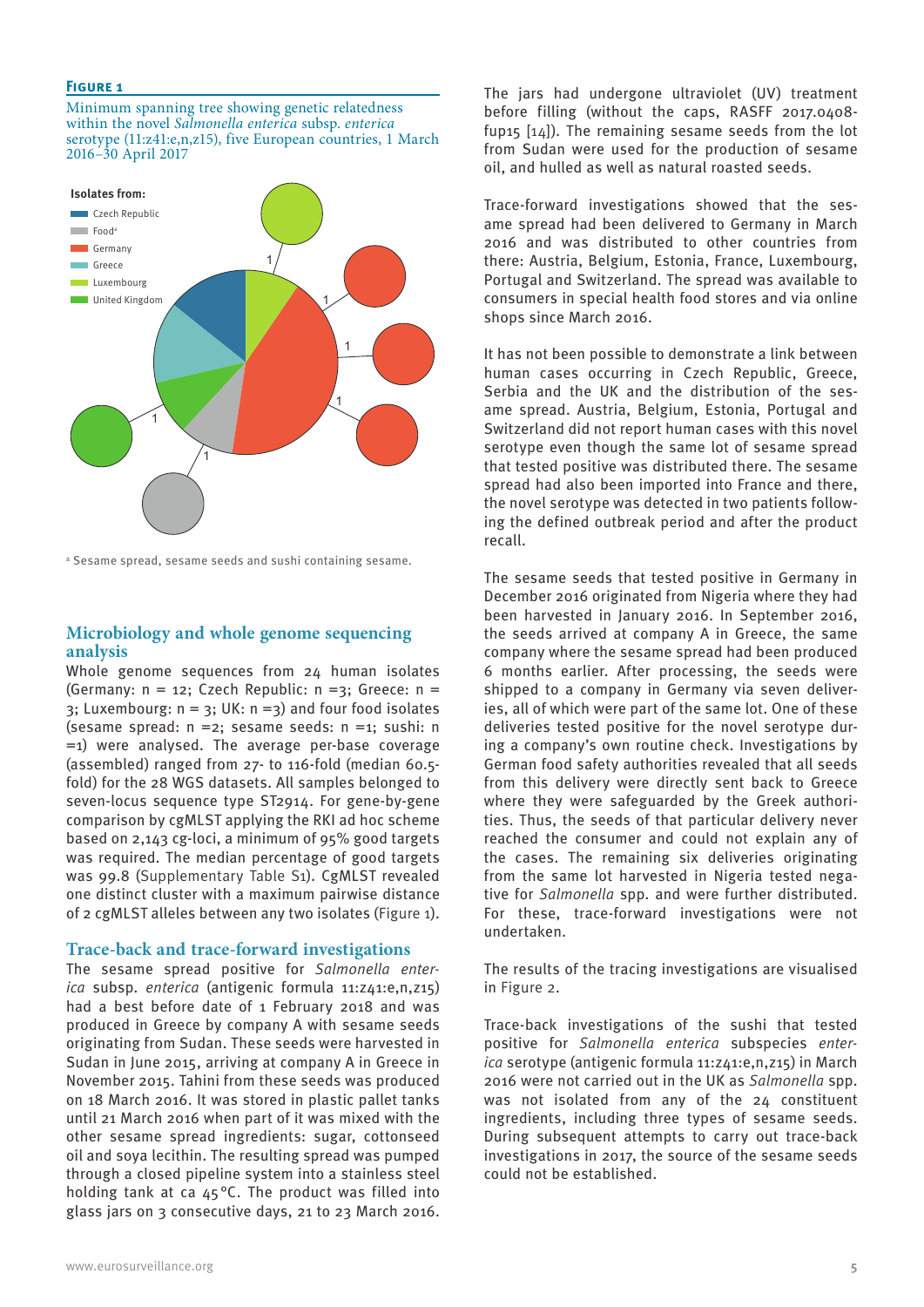#### **Figure 2**

Results of trace-back investigations of sesame spread and Nigerian sesame seeds testing positive for the novel *Salmonella enterica* subspecies *enterica* serotype (11:z41:e,n,z15)<sup>a</sup> in relation to outbreak cases with known disease onset or date of isolate receipt at the reference laboratory, 1 March 2016–30 April 2017 (n=44b)



a Three food items tested positive for the novel serotype, but only the two with trace-back investigations are reflected in the figure: the sesame spread produced of sesame seeds originating from Sudan and the sesame seeds from Nigeria. There was no trace-back investigation for the third item, the sushi in the United Kingdom for reasons explained in the manuscript.

 $^{\rm b}$  Of the 47 outbreak cases, three did not have information regarding disease onset or date of receipt of the isolate at the reference laboratory.  $\mathfrak{c}$  No known cases during the time of the outbreak.

#### **Investigations at company A in Greece**

The only identified link between the contaminated sesame seeds from Nigeria that were tested in Germany and the sesame spread produced from Sudanese sesame seeds was company A in Greece, a large sesame seed-processing company that distributes seeds and products to various European countries. The Greek authority for food safety visited this company in order to assess the manufacturing processes and hygiene conditions, and to identify possible critical points for cross-contamination. All company A's checks for *Salmonella* spp. remained negative.

Sesame seeds delivered to company A in Greece undergo the following processing steps before they are directly sold or used as an ingredient in sesame products (RASFF 2017.0221-fup06 [13]): (i) removal of impurities, e.g. stones, dust and plant material, through sieving or other techniques; (ii) washing to remove soil and dust residues; (iii) mechanical hulling to remove the outer skin of the sesame seeds (only relevant for hulled type of sesame seeds); (iv) drying at a minimum

of 90°C, typically 100–105°C, for 10 min; and (v) sterilising in a sterilisation tower where culinary steam is applied inside a closed spiral tube.

The production line in company A is usually closed. However, during production of the lot of sesame spread that tested positive, the production line was interrupted by an intermediate storage step of the tahini used in the spread. Before the tahini was mixed with the other ingredients of the spread, it was held for 3 days in plastic pallet tanks without documentation of adequate sanitation and appropriate storage conditions. Since July 2016, the mixers have been fed with tahini directly from the pasteuriser through a closed pipeline system, or if there is need for intermediate storage, stainless steel tanks sanitized by a validated sanitation procedure are used (RASFF 2017.0408-fup16 [14]). The Nigerian sesame seeds were processed in September 2016 in company A when the plastic pallet tanks were no longer in use.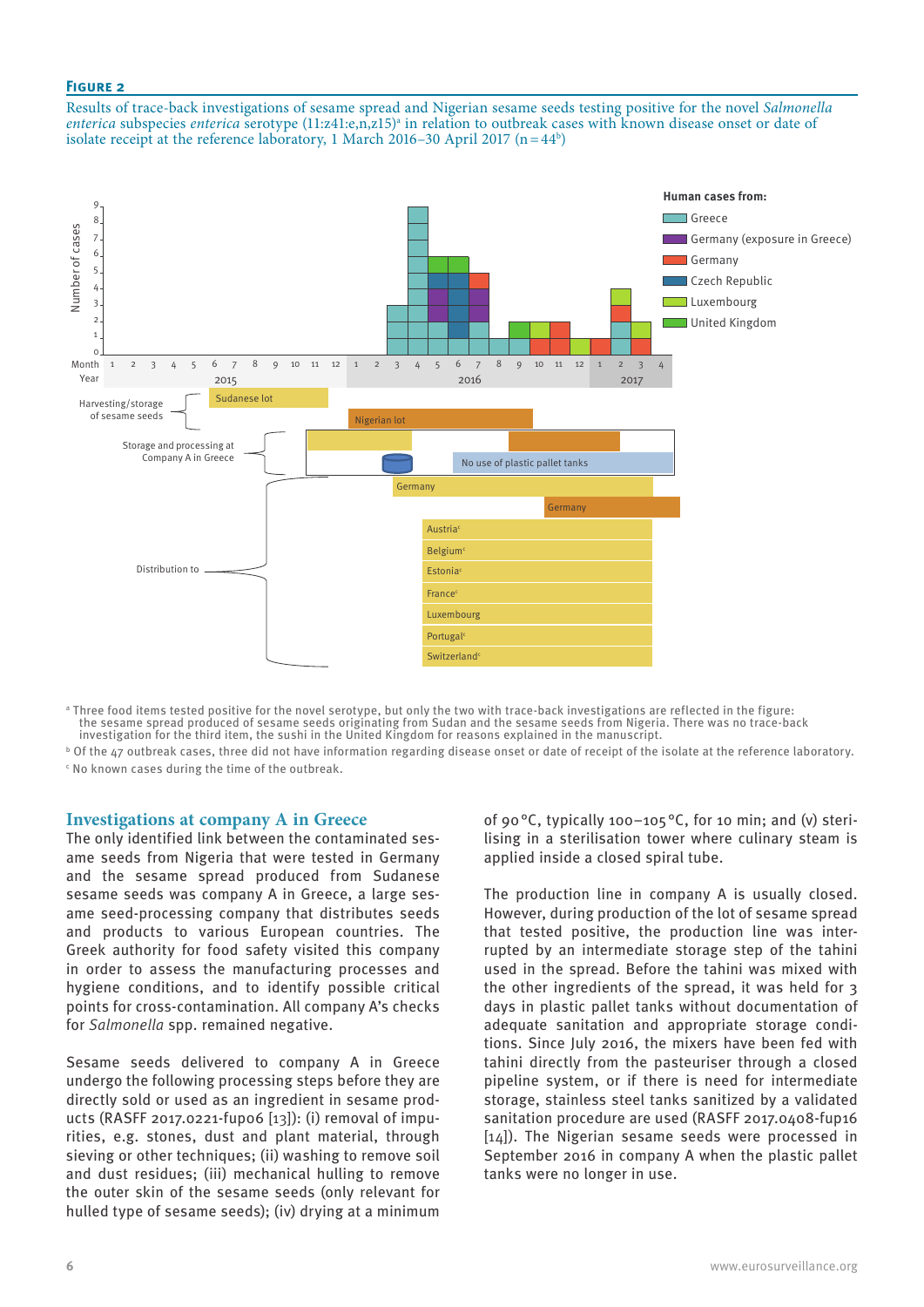# **Outbreak control measures**

Through interviews of patients in Germany and Luxembourg, a special brand of sesame spread was identified as the probable vehicle of infection, at least in these two countries. The results of the interviews lead to testing of the product. After the sesame spread tested positive for *Salmonella* spp*.* on 28 March 2017, it was recalled from the market at the end of March 2017. Consumers were informed of the recall by written notice in shops that sold the product or by press release. Trace-back investigations of the sesame spread, and of sesame seeds from Nigeria that also tested positive for the novel serotype, identified a company in Greece as the only similarity. This led to an inspection of the production line of sesame products at the company.

## **Discussion**

Many reports describe salmonellosis outbreaks associated with sesame products involving various diverse serotypes [15-18]. Contamination of sesame seeds or products thereof with *Salmonella* spp. seems to occur regularly. With regards to the detection of *Salmonella* spp. in sesame, 569 notifications have been submitted to RASFF as of 19 August 2019. In addition to notification 2017.0408, which pertains to this investigation, 18 notifications of *Salmonella* spp. in sesame paste, tahini or helva have been submitted to the RASFF portal. The frequent detection of *Salmonella* in sesame products recently motivated studies addressing the survival of *Salmonella* in tahini [19-21], and controls during the production process have been recommended [16]. Possible reasons for contamination, e.g. faecal contamination of irrigation water, need further investigation.

We described a salmonellosis outbreak with 47 confirmed cases across five European countries between March 2016 and April 2017 involving a novel *Salmonella* serotype. The outbreak investigation identified sesame seed products as the vehicle of infection, leading to the recall of a sesame spread and an EU-wide food-chain analysis that suggested crosscontamination between different sesame seed lots in a large sesame seed processing company.

There are several factors that contributed to the success of this outbreak investigation. One, the timely EPIS-FWD notification by Greece underlines the value of international alerts. The outbreak comprised only 47 cases and the temporal and geographical spread of cases outside of Greece resembled that of sporadic cases, which would have made it difficult to detect the outbreak.

Two, the detection of this outbreak was facilitated by the fact that the causative agent was a novel serotype. The same outbreak pattern with a common *Salmonella* serotype, e.g. *S*. Enteritidis, would probably have been detected much later or not at all without high-discrimination typing data. Although the temporally-related occurrence of *Salmonella* isolates of the novel serotype together with the results of the epidemiological studies strongly indicated a direct link between the cases from different countries, the close genetic relatedness of the strains was further confirmed by WGS. This provided important evidence for the comparison of the human strains from different countries and the food isolates.

Three, the rapid sharing of epidemiological information across public health and food safety authorities allowed for timely responses. The results of the case–case study conducted in Greece were communicated early and enabled focused interviews of cases in Germany and Luxembourg. These interviews were pivotal in identifying the sesame spread as one possible outbreak vehicle. This information was directly forwarded to food safety authorities who collected samples of the spread, of which were all from the same lot, the only one available at the time, and tested positive for the novel serotype. The product was consequently recalled from the market.

Four, the positive testing of the food specimens played an important role in supporting the epidemiological evidence. However, taking samples in cases´ households is often not possible or can be realised only with a certain delay. In this case, the long-shelf-life of the product enabled the sampling in cases' households. For other products, such as eggs, this is often not possible. The analysis of unofficial samples, those purchased from retail in this investigation and not taken directly by food safety authorities, also provided valuable information. Based on this, countries should be encouraged to also share the results of unofficial samples through the appropriate official channel, i.e. RASFF.

Five, it was a lucky coincidence that the *Salmonella* isolate detected in the Nigerian sesame seeds during a company's own routine check in Germany was serotyped. This is often not the case for food isolates, making it difficult to compare findings from human and food investigations.

Six, the trace-back investigations of the sesame spread made of Sudanese sesame seeds and trace-back investigations of the Nigerian sesame seeds provided strong hints that cross-contamination at company A in Greece was possibly behind this prolonged and Europeanwide salmonellosis outbreak. A detailed analysis of the production line at company A in Greece in the future could lead to better understanding in assessing critical control points and appropriate measures during the sesame seed processing steps.

Seven, as a consequence of this outbreak investigation, the European Commission included sesame seeds from Nigeria, Sudan and Uganda, the latter because of another RASFF alert regarding *Salmonella* in sesame seeds during that time, to the list of feed and food of non-animal origin subject to an increased level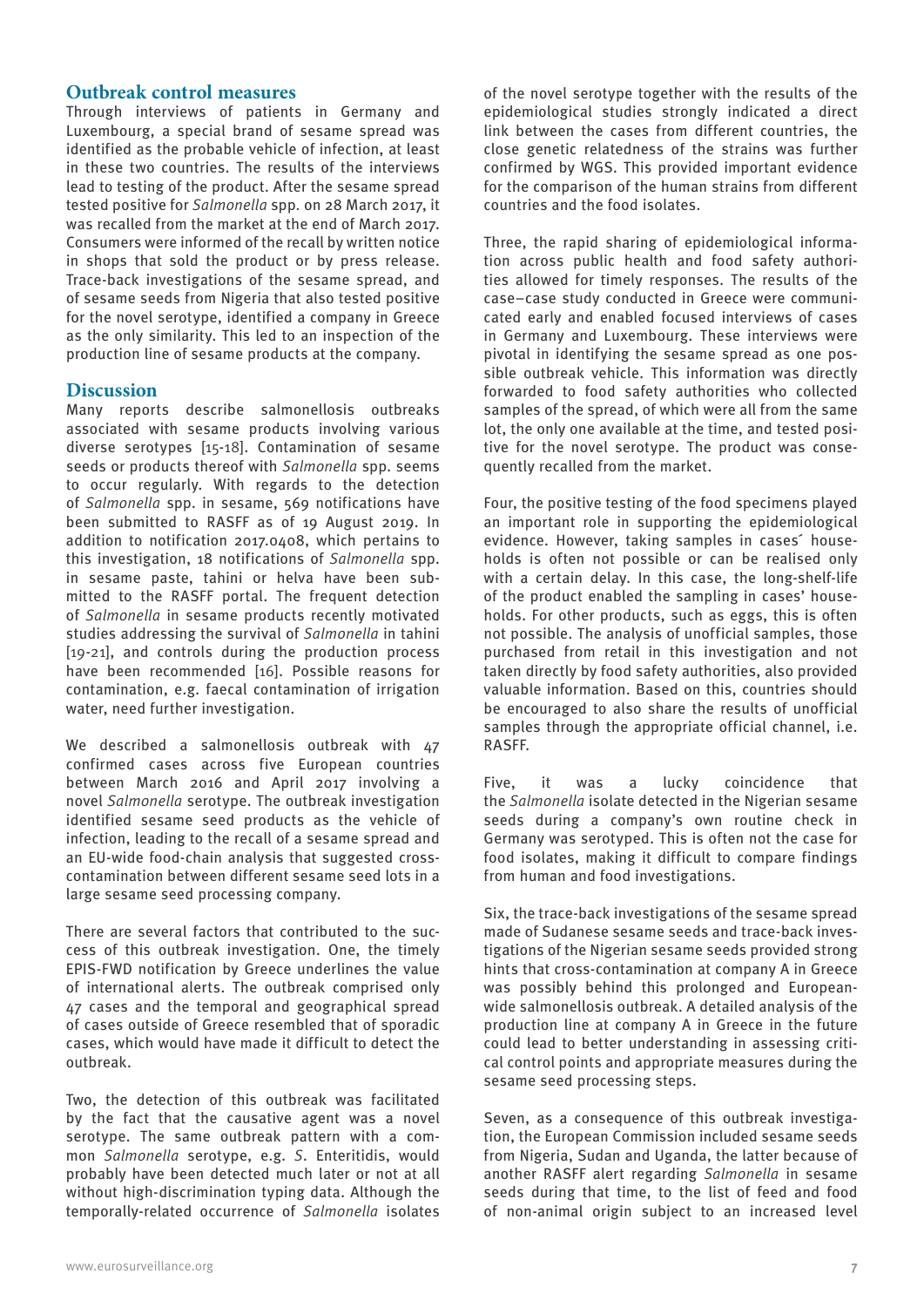of official controls on imports because of possible *Salmonella* contamination (EU Regulation 2017/1142, effective from 1 July 2017 [22]).

Some questions remain. One, it remains unclear how cross-contamination between the sesame spread and the Nigerian sesame seeds was possible at company A and why sterilisation of the seeds was not effective in preventing salmonellosis infections. Processing of the Sudanese seeds at company A in Greece took place in March 2016. The Nigerian seeds did not arrive at the same company until 6 months later, in September 2016. All sesame seeds are normally washed and heated to more than 90°C. The only identified irregularity in company A was the use of plastic pallet tanks in March 2016 for which adequate sanitation was not documented. However, these plastic pallet tanks were only used up to June 2016. Therefore, these plastic pallet tanks most likely did not play a role in the outbreak. Neither identifying the reason for the cross-contamination nor the source of contamination (e.g. contaminated irrigation water during the sesame seed production) makes recommending how to avoid both in the future difficult. Whether the initial contamination occurred in Sudan or in another country is impossible to reconstruct on the basis of the available information. There is no information suggesting that the Sudanese seeds were the source of the outbreak. It is possible that the Sudanese seeds were contaminated within company A. No information was available on the origin of the sesame seeds used in the sushi product, which may have been useful in terms of identifying the source of contamination.

The detection of the novel serotype in sushi in the UK was communicated in response to the communication via the statutory EWRS notification system, which was 11 months after the urgent inquiry in EPIS had been launched. At the time, Public Health England (PHE) used the nomenclature '*Salmonella* unnamed' for novel serotypes not yet listed under the White-Kauffmann-Le Minor scheme. This caused a delay in the discovery of the link between the sushi isolate and the outbreak.

After conclusion of the outbreak investigation and the recall of the sesame spread, seven more infections with the novel serotype were detected between May and September 2017. Of these, four were in countries where the sesame spread had been distributed and then recalled (France:  $n = 2$ ; Germany:  $n = 1$ ; Luxembourg: n  $=$  1). Possible explanations are that the patients bought the product before the recall at the end of March 2017 and that this long-shelf-life food was still available in their households.

Also, the recall only covered the sesame spread which is likely to not have been the only contaminated product. If cross-contamination between different sesame seed lots was possible at company A, other products produced there could theoretically have been further vehicles of infection. This might also explain the cases and infections in countries where the spread was not distributed: Greece (22 cases, 2 infections in the aftermath); Czech Republic (5 cases); UK (3 cases); and Serbia (1 infection in the aftermath). It might also explain the finding in sushi with light toasted sesame seeds and black sesame seeds. Unfortunately, we do not know which other products may have played a role as vehicles of infection during this outbreak beside the implicated sesame spread and possibly tahini in Greece.

## **Lessons learned**

There are several factors which could be improved in order to prevent sesame-borne outbreaks in the future. Therefore we would suggest: (i) to carry out further investigations regarding the contamination of sesame seeds and products thereof in order to identify primary contamination sources; (ii) to assess possible places of and conditions for cross-contamination; (iii) to initiate trace-forward investigations on all products made from a contaminated batch of sesame seeds; and (iv) to share all types of information (i.e. from official and unofficial sampling as well as typing results) available on the suspected food through the appropriate channel/system.

This outbreak underlines the importance of an international and cross-sectoral outbreak investigation to identify the causative food vehicle enabling its recall as well as an EU-wide food-chain analysis with the aim to disentangle the origin of the contamination and to raise the awareness of the European Commission resulting in the implementation of risk management measures.

#### **Acknowledgments**

We thank Florian Burckhardt from the Federal State Agency for Consumer and Health Protection Rhineland-Palatinate and Elke Mertens from the Governmental Institute of Public Health of Lower Saxony (Niedersächsisches Landesgesundheitsamt, NLGA). We also thank colleagues from the local public health authorities of Baden-Wuerttemberg, and Thomas Vollprecht from the public health authority Hamburg-Nord for their work during this outbreak investigation. Special thanks also to Marie Anne Chattaway who was involved during the outbreak and who reviewed the paper.

Valentina Rizzi is employed with the European Food Safety Authority (EFSA) in its BIOCONTAM Unit that provides scientific and administrative support to EFSA's scientific activities in the area microbiological risk assessment. The positions and opinions presented in this article are those of the author's alone and are not intended to represent the views or scientific works of EFSA.

#### **Conflict of interest**

None declared.

#### **Authors' contributions**

AS, SSi, and KS drafted the manuscript. AS and SSi contributed equally. NB, PL, ES, SK, TN, DD and VR substantially